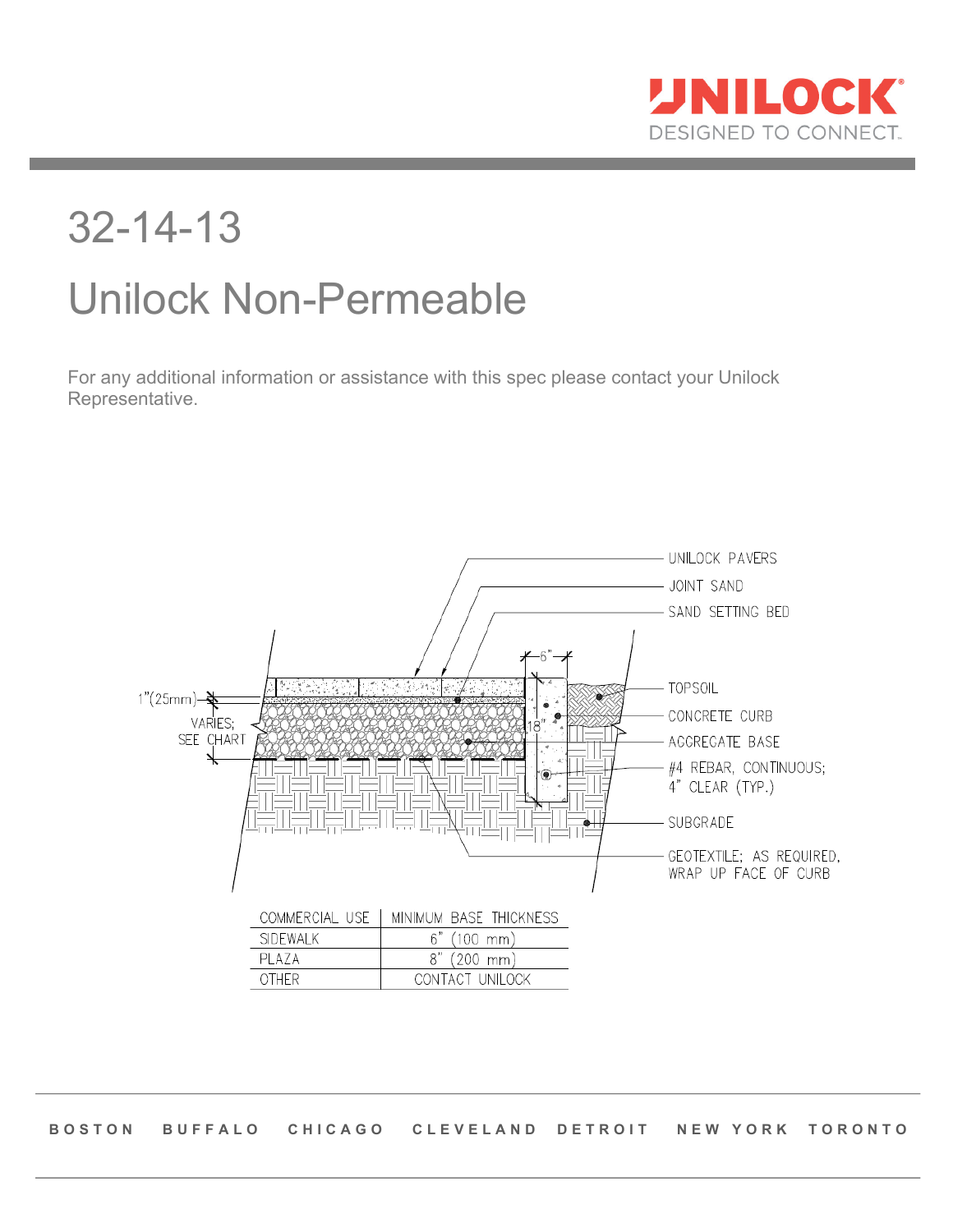## *\*\*\* Delete all text in RED after modifying the text in BLUE. All BLUE text requires modification. \*\*\**

#### **FOREWORD**

*These specifications have been prepared for the general guidance of architects, landscape architects, engineers, contractor and superintendents associated with the construction of interlocking concrete pavements. Consult with a licensed architect, landscape architect or engineer to determine the suitability of the design, confirm site conditions and monitor the installation in critical applications. Unilock is not*  responsible for the information in this specification meeting local or national building codes. The Architect, Landscape Architect or Engineer of Record is responsible selecting products that meet any and all *building code requirements to gain occupancy permit and updating this specification as necessary.* 

### **INTRODUCTION**

*Unilock® concrete pavers are manufactured in a variety of shapes and colors for residential, commercial, municipal and industrial applications. They offer design professionals several engineered pavement systems that are efficient, durable, economical and aesthetically attractive.*

*Unilock® concrete pavers are manufactured to tight dimensional tolerances. This, in combination with their interlocking capabilities, allows the surface to act as a total membrane with a high resistance to compressive loads and lateral forces maintaining its permeability.*

#### **SECTION 32 14 13**

#### **CONCRETE PAVER MATERIALS**

#### **PART 1 GENERAL**

#### 1.01 SUMMARY

- A. Section includes the following:
	- 1. Concrete Pavers
	- 2. Joint Sand
	- 3. Setting Bed Sand
	- 4. Base Aggregate
	- 5. Subbase Aggregate

#### 1.02 REFERENCES

- Note: Design street, industrial, port and airport pavement thicknesses in consultation with a qualified civil engineer, in accordance with established flexible pavement design procedures, LOCKPAVE® software, and in accordance with Interlocking Concrete Pavement Institute Technical Bulletins. Sample construction detail drawings are available from Unilock®. This specification may require modifications.
- A. ASTM International, latest edition:
	- 1. C 33, Standard Specification for Concrete Aggregates.<br>2. C 136, Standard Test Method for Sieve Analysis of Fine
		- 2. C 136, Standard Test Method for Sieve Analysis of Fine and Coarse Aggregates.
	- 3. C 140, Standard Test Methods for Sampling and Testing Concrete Masonry Units and Related Units.
	- 4. C 144 Standard Specifications for Aggregate for Masonry Mortar.
	- 5. D 448, Standard Classification for Sizes of Aggregate for Road and Bridge Construction.
	- 6. C 936, Standard Specification for Solid Concrete Interlocking Paving Units.
	- 7. C 979, Standard Specification for Pigments for Integrally Colored Concrete.
	- 8. D 698 Test Methods for Moisture Density Relations of Soil and Soil Aggregate Mixtures Using a 5.5 lb (24.4 N) Rammer and 12 in. (305 mm) drop.

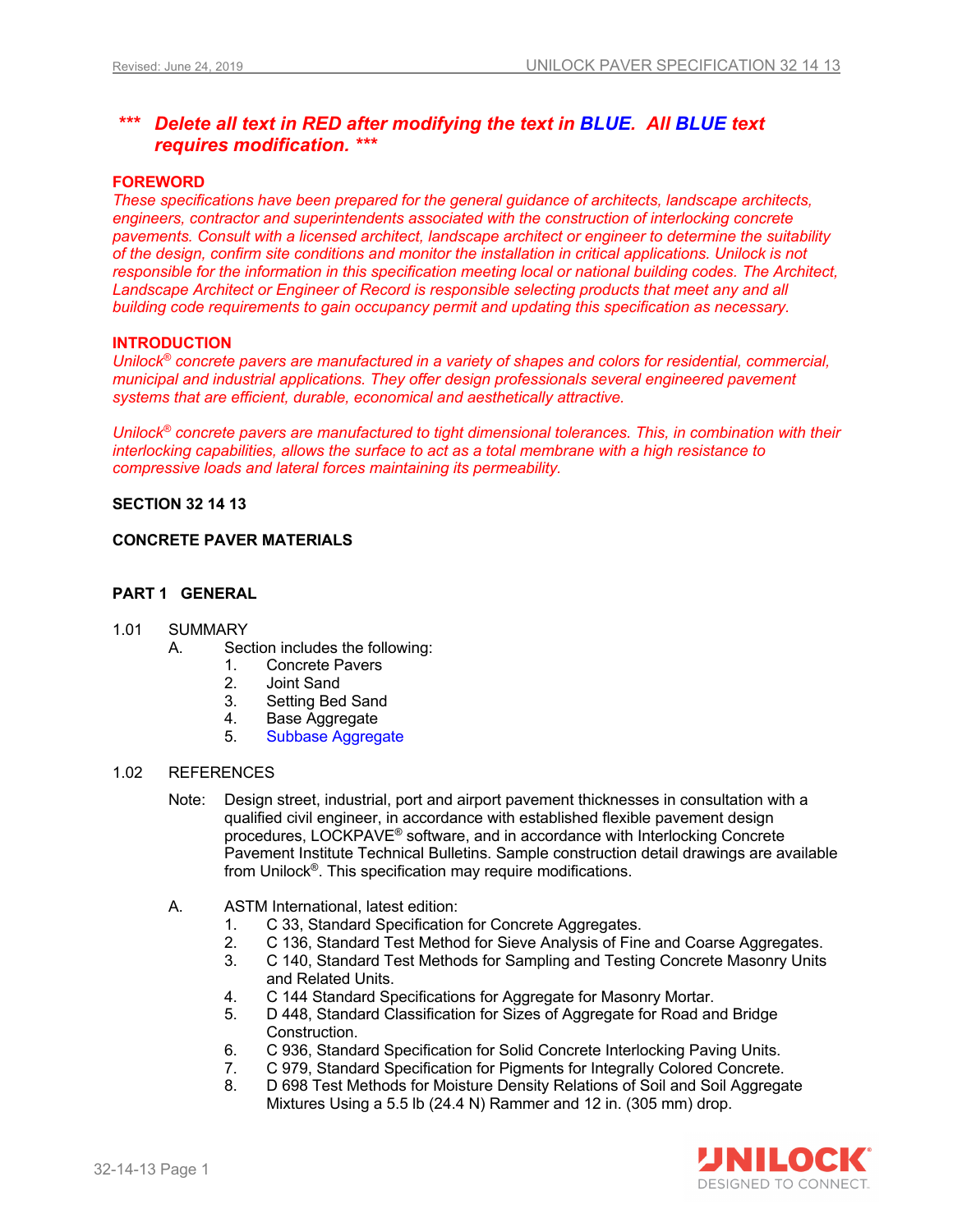- 9. D 1557 Test Methods for Moisture Density Relations of Soil and Soil Aggregate Mixtures Using a 10-lb (44.5 N) Rammer and 18 in. (457 mm) drop.
- 10. C1645 Standard Test Method for Freeze-thaw and De-icing Salt Durability of Solid Concrete Interlocking Paving Units
- 11. D 2940 Graded Aggregate Material for Bases or Subbases for Highways or Airports.
- 12. D 4632, Standard Test Method for Grab Breaking Load and Elongation of **Geotextiles**
- 13. D 4533, Standard Test Method for Index Trapezoidal Tearing Strength of **Geotextiles**
- 14. D 4833, Standard Test Method for Index Puncture Resistance of Geotextiles, Geomembranes and Related Products
- 15. D 4491, Standard Test Method for Water Permeability of Geotextiles by **Permittivity**
- 16. D 4751, Standard Test Method for Determining Apparent Opening Size of a **Geotextile**

Delete the BLUE text above if no geotextile is being utilized.

Note: In order to determine the latest version of the listed specifications and standards, please consult the ASTM web page (www.astm.com)

B. U.S. Green Building Council Leadership in Energy and Environmental Design (LEED) 1. Building Design + Construction, latest edition

#### 1.03 SUBMITTALS

- A. Concrete Pavers:
	- 1. Samples for verification: Three representative full-size samples of each paver type, thickness, color and finish that indicate the range of color variation and texture expected upon project completion.
	- 2. Accepted samples become the standard of acceptance for the product produced.
	- 3. Test results from an independent testing laboratory for compliance of concrete pavers with ASTM C 936.
	- 4. Manufacturer's catalog product data, installation instructions, and material safety data sheets for the safe handling of the specified materials and products.
- B. Joint and Setting Bed Sand:
	- 1. Provide three representative one pound samples in containers of Joint Sand materials.
	- 2. Provide three representative one pound samples in containers of Setting Bed Sand materials.
	- 3. Test results from an independent testing laboratory for sieve analysis per ASTM C 136 conforming to the grading requirements of ASTM C 144.
- C. Polymeric Joint Sand: (only if using Polymeric Joint Sand, delete otherwise)
	- 1. Test results from an independent testing laboratory for sieve analysis per ASTM C 136 conforming to the grading requirements of ASTM C 144.
	- 2. Samples for Initial Selection: Provide three representative samples in containers of Polymeric Joint Sand material, cured and dried, for color selection.
	- 3. Samples for Verification: Provide three one pound samples in containers of Polymeric Joint Sand.
- D. Base and Subbase Aggregate:
	- 1. Test results from an independent testing laboratory for sieve analysis per ASTM C 136.
- E. Paving Installation Contractor:
	- 1. Job references from a minimum of three projects similar in size and complexity. Provide Owner/Client/General Contractor names, postal address, phone, fax, and email address.
- F. LEED: (required only for LEED projects, delete otherwise)
	- 1. LEED Materials and Resources Credit 4, Recycled Materials: Submit letter from manufacturer certifying the products having recycled content, documentation

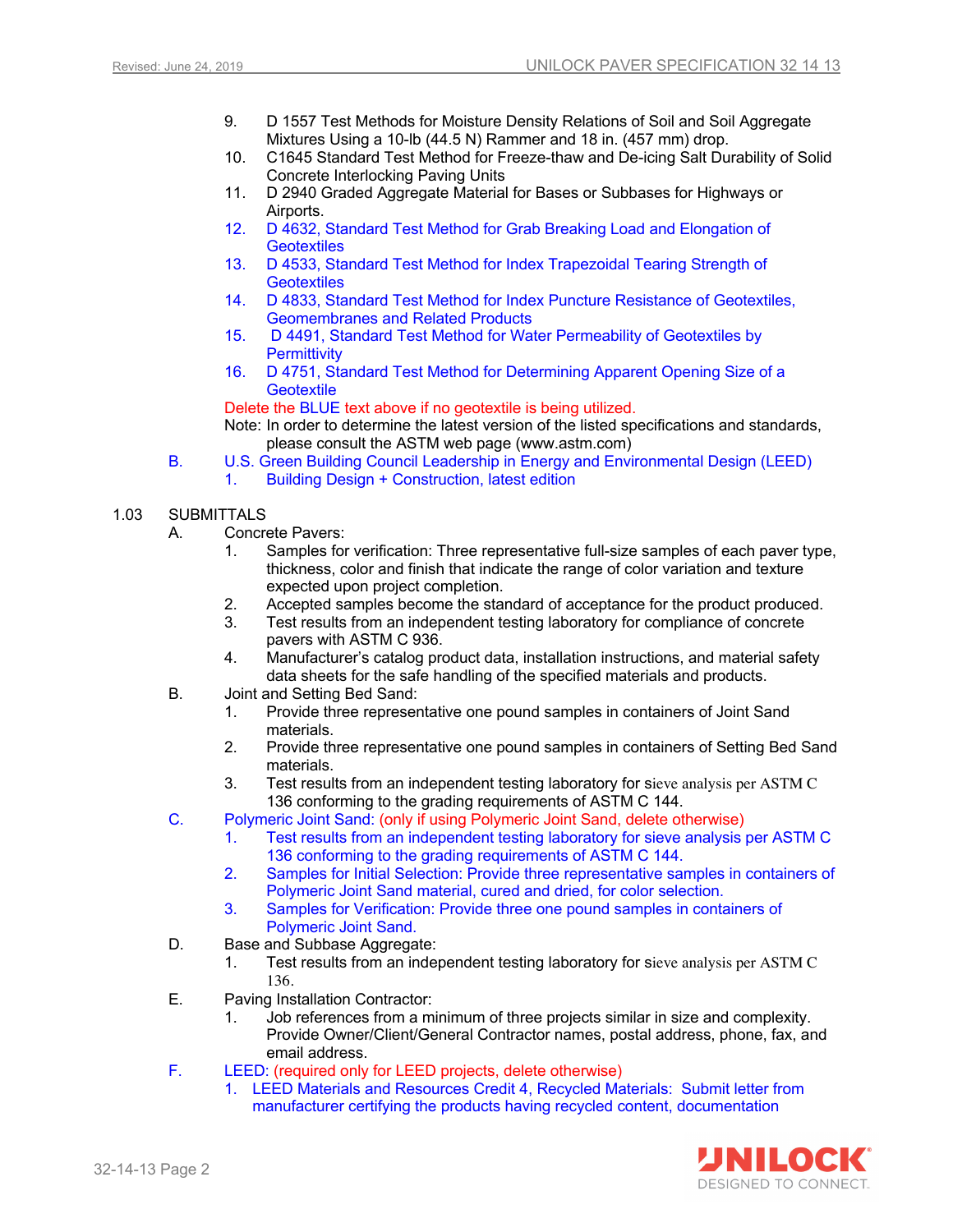indicating percentages by weight of post-consumer and pre-consumer recycled content.

a. Include statement indicating costs for each product having recycled content.

- 2. LEED Materials and Resources Credit 5, Regional Materials: Submit letter from manufacturer certifying products having been extracted, harvested, or recovered, as well as manufactured within 500 miles of the project site.
	- a. Include a statement indicating the percentage by weight which is extracted, harvested, or recovered within 500 miles of the project site.
- 3. LEED Sustainable Sites Credit 7.1, Non-roof: Submit letter from manufacturer certifying the solar reflectance index (SRI) of the paver is 29 or greater.

## 1.04 QUALITY ASSURANCE

- A. Utilize a Manufacturer having at least ten years of experience manufacturing concrete pavers on projects of similar nature or project size.
- B: Source Limitations:
	- 1. Obtain Concrete Pavers from one source location with the resources to provide products of consistent quality in appearance and physical properties.
	- 2. Obtain Joint and Setting Bed Sands from one source with the resources to provide materials and products of consistent quality in appearance and physical properties.
	- 3. Obtain Polymeric Joint Sand from one source with the resources to provide materials and products of consistent quality in appearance and physical properties.
- C. Paving Contractor Qualifications:
	- 1. Utilize an installer having successfully completed concrete paver installation similar in design, material, and extent indicated on this project.
- D. Mockups:
	- 1. Install a 5 ft x 5 ft paver area per each paving pattern.
	- 2. Use this area to determine surcharge of the Setting Bed Sand layer, joint sizes, lines, laying pattern(s) and levelness. This area will serve as the standard by which the workmanship will be judged.
	- 3. Subject to acceptance by owner, mock-up may be retained as part of finished work.
	- 4. If mock-up is not retained, remove and dispose legally.

#### 1.05 DELIVERY, STORAGE & HANDLING

- A. In accordance with Conditions of the Contract and Division 1 Product Requirement Section.
- B. Deliver Concrete Pavers in manufacturer's original, unopened and undamaged container packaging with identification labels intact.
	- 1. Coordinate delivery and paving schedule to minimize interference with normal use of streets and sidewalks adjacent to paver installation.
	- 2. Deliver Concrete Pavers to the site in steel banded, plastic banded or plastic wrapped packaging capable of transfer by forklift or clamp lift.
	- 3. Unload Concrete Pavers at job site in such a manner that no damage occurs to the product or adjacent surfaces.
- C. Store and protect materials free from mud, dirt and other foreign materials.
- D. Prevent Joint and Setting Bed Sand from exposure to rainfall or removal by wind with secure, waterproof covering.
- E. Store Polymeric Joint Sand on elevated platforms, under a cover and/or in a dry location.

#### 1.06 PROJECT/SITE CONDITIONS

- A. Environmental Requirements:
	- 1. Install Concrete Pavers only on unfrozen and dry Setting Bed Sand.
	- 2. Install Setting Bed Sand only on unfrozen and dry Base or Subbase Aggregate materials.
	- 3. Install Base or Subbase Aggregates only over unfrozen subgrade.
	- 4. Install Setting Bed Sand or Concrete Pavers when no heavy rain or snowfall are forecast within 24 hours.

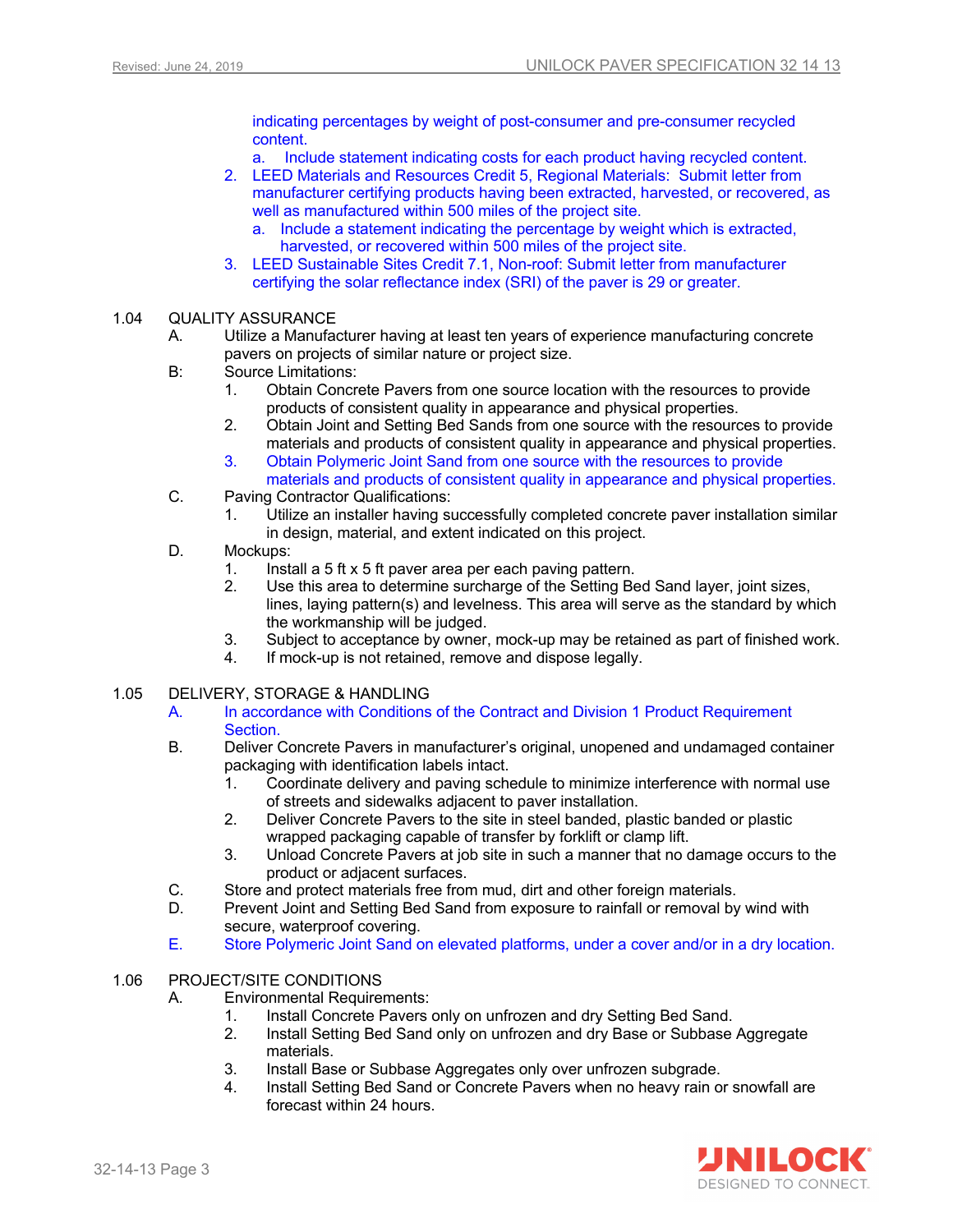- B. Weather Limitations for Polymeric Jointing Sand:
	- 1. Install Polymeric Joint Sand only when ambient temperature is above 40°F (5°C), under dry conditions with no rain forecast for 24 hours and when surface of pavement is completely dry.
- 1.07 CONCRETE PAVER OVERAGE AND ATTIC STOCK
	- A. Provide a minimum of 5% additional material for overage to be used during construction.
	- B. Contractor to provide 100 square feet of each product and size used to owner for maintenance and repair. Furnish Pavers from the same production run as installed materials.
	- C. Manufacture to supply maintenance and reinstatement manuals for Concrete Paver units.
- 1.08 LEED REQUIREMENTS (required only for LEED projects, delete otherwise) A. Add any specific requirements necessary for achieving desired credits.

#### **PART 2 PRODUCTS**

- 2.01 CONCRETE PAVERS
	- A. Basis-of-Design Product: The Concrete Paver shapes are based on:
		- 1. Unilock: (Select product or products being used)
			- a. Courtstone
			- b. Copthorne
			- c. Richcliff
			- d. Senzo
			- e. Umbriano
			- f. Series 3000
			- g. IL Campo
			- h. Holland Premier
			- i. (other Unilock products)
			- 2. As manufactured by:
				- Unilock (Add location)
					- **Address**
					- City, State and Zip

Contact: (insert Unilock representative name and phone number) or your local Territory Manager

- 3. The specified products establish minimum requirements that substitutions must meet to be considered acceptable.
	- a. To obtain acceptance of unspecified products, submit written requests at least 7 days before the Bid Date.
- Note: Unless required by the owner, an "or equal" line is not necessary when using a basis-of-design specification with the above information is listed and outline in Division 1, Product Substitution Procedures.
- Or choose number 3 below and delete above number 3.
- 3. Substitutions: No substitutions permitted.
- B. Product requirements:
	- 1. Concrete Paver Type 1: insert product name
		- a. Finish: (Select finish type from below and insert here. Finish type will affect product pricing).
			- 1. Standard  $-$  this is not a face mix finish.
			- 2. Smooth (Premier) this is a face mix finish.
			- 3. Brushed  $(IL \text{ Campo}) -$  this is a face mix finish.
			- 4. Exposed Granite (Series 3000) this is a face mix finish.
			- 5. Granite appearance (Umbriano) this is a face mix finish.
			- 6. Tile appearance (Senzo) this is a face mix finish.
			- 7. Add other Unilock options.

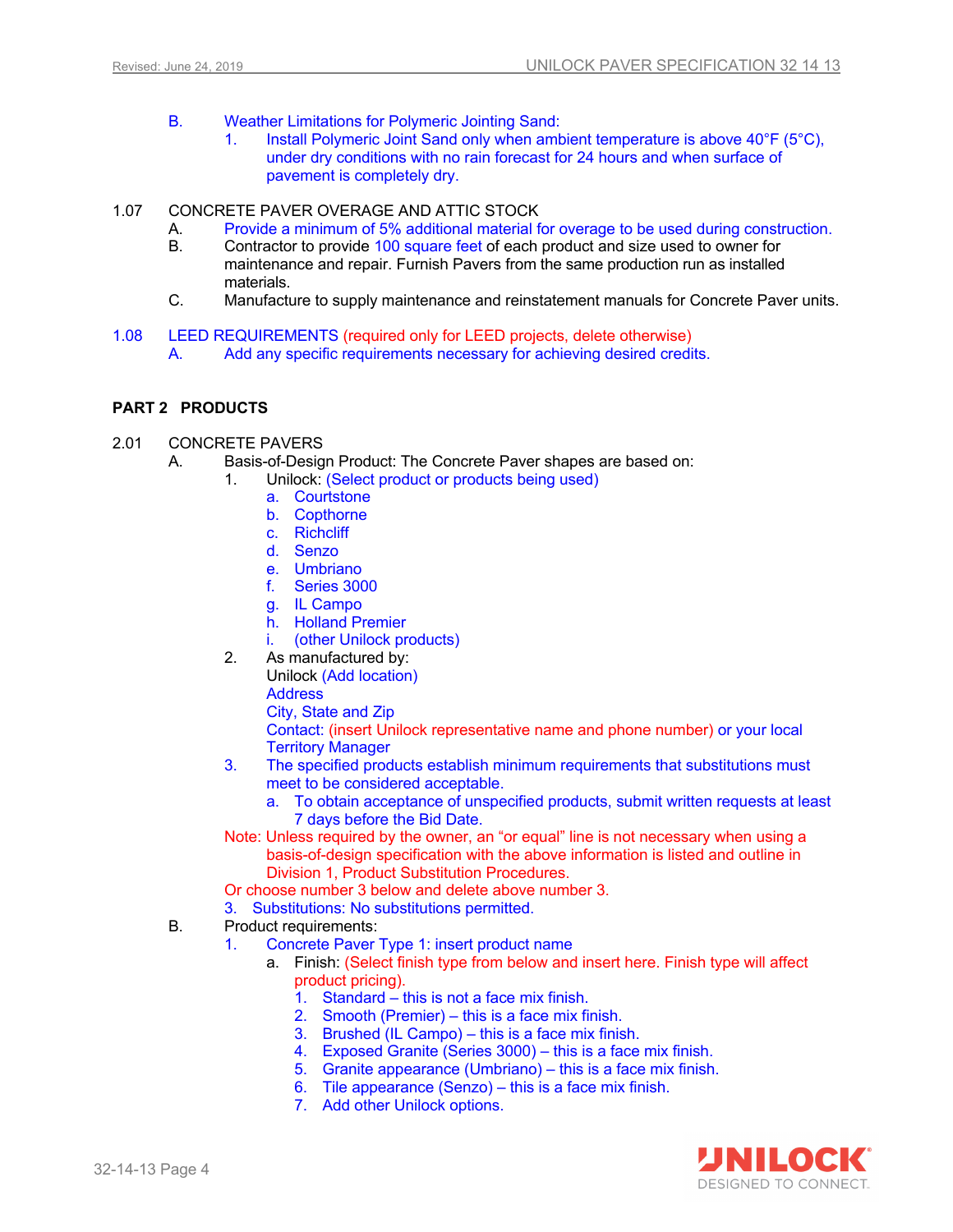- b. Color: Insert product color
- c. Edge: Chamfer, Rolled, Beveled, Zero-bevel, Micro-bevel, etc.
- d. Size: Manufacture the sizes indicated with a maximum tolerance of plus or minus 1/16 inch for length and width. Maximum height tolerance of plus or minus 1/8 inch..
	- 1. Insert all unit sizes.
- Note: Imperial dimensions are nominal equivalents to the metric dimensions.
- 2. Concrete Paver Type 2: insert product name
	- a. Finish: (Select finish type from below and insert here. Finish type will affect product pricing).
		- 1. Standard this is not a face mix finish.
		- 2. Smooth (Premier) this is a face mix finish.
		- 3. Brushed (IL Campo) this is a face mix finish.
		- 4. Exposed Granite (Series 3000) this is a face mix finish.
		- 5. Granite appearance (Umbriano) this is a face mix finish.
		- 6. Tile appearance (Senzo) this is a face mix finish.
		- 7. Add other Unilock options
	- b. Color: Insert product color
	- c. Edge: Chamfer, Rolled, Beveled, Zero-bevel, Micro-bevel, etc.
	- d. Size: Manufacture the sizes indicated with a maximum tolerance of plus or minus 1/16 inch for length and width. Maximum height tolerance of plus or minus 1/8 inch.
		- 1. Insert all unit sizes.
		- Note: Imperial dimensions are nominal equivalents to the metric dimensions.

3. (Insert additional Concrete Paver Types here as necessary or delete this line)

- C. Provide pavers meeting the minimum material and physical properties set forth in ASTM C 936, Standard Specification for Interlocking Concrete Paving Units. Efflorescence is not a cause for rejection.
	- 1. Average compressive strength 8000 psi (55MPa) with no individual unit under 7,200 psi (50 MPa).
	- 2. Average absorption of 5% with no unit greater than 7% when tested according to ASTM C 140.
	- 3. Conforming to ASTM C 1645 when tested for freeze-thaw requirements.
	- 4. Height tolerances +/- 3.2 mm (1/8 in).
	- Note: Efflorescence is a whitish powder-like deposit that sometimes appears on concrete products. Calcium hydroxide and other water-soluble materials form or are present during the hydration of Portland cement. Pore water becomes saturated with these materials, and diffuses to the surface of the concrete. When this water evaporates, the soluble materials remain as a whitish deposit on the concrete surface. The calcium hydroxide is converted to calcium carbonate during a reaction with carbon dioxide from the atmosphere. The calcium carbonate is difficult to remove with water. However, the efflorescence will wear off with time, and it is advisable to wait a few months before attempting to remove any efflorescence. Commercially available cleaners can be used, provided directions are carefully followed. Some cleaners contain acids that may alter the color of the pavers.
- D. Accept only pigments in concrete pavers conforming to ASTM C 979. Note: ACI Report No. 212.3R provides guidance on the use of pigments.
- E. Maximum allowable breakage of product is 5%.
- 2.02 JOINT SAND
	- A. Provide natural Joint Sand as follows:
		- 1. Washed, clean, non-plastic, free from deleterious or foreign matter, symmetrically shaped, natural or manufactured from crushed rock.
		- 2. Do not use limestone screenings, stone dust, or sand for the Joint Sand material that does not conform to conform to the grading requirements of ASTM C 33.

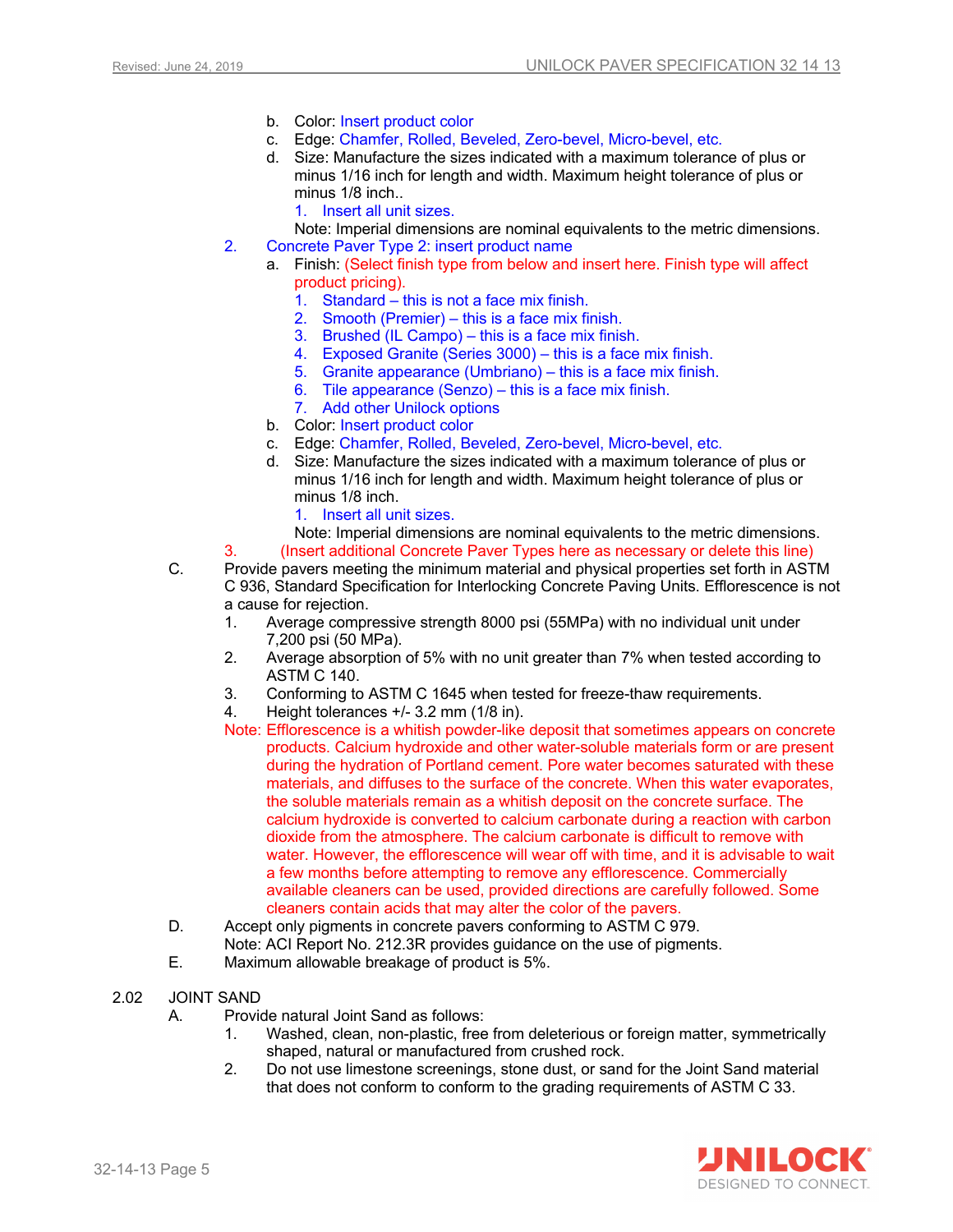- 4. Utilize sands that are as hard as practically available where concrete pavers are subject to vehicular traffic.
- 5. Gradation as shown in Table 1 below:

## **TABLE 1 – JOINT SAND GRADATION REQUIREMENTS FOR JOINT SAND**

| <b>ASTM C 144</b>  |                                               |                                                    |  |
|--------------------|-----------------------------------------------|----------------------------------------------------|--|
| Sieve Size         | <b>Natural Sand</b><br><b>Percent Passing</b> | <b>Manufactured Sand</b><br><b>Percent Passing</b> |  |
| No. 4 (4.75 mm)    | 100                                           | 100                                                |  |
| No. 8 (2.36 mm)    | 95 to 100                                     | 95 to 100                                          |  |
| No. 16 (1.18 mm)   | 70 to 100                                     | 70 to 100                                          |  |
| No. 30 (0.600 mm)  | 40 to 75                                      | 40 to 75                                           |  |
| No. 50 (0.300 mm)  | 10 to 30                                      | 20 to 40                                           |  |
| No. 100 (0.150 mm) | 2 to 15                                       | 10 to $25$                                         |  |
| No. 200 (0.075)    | $0$ to 1                                      | 0 to 10                                            |  |

2.03 POLYMERIC JOINT SAND (optional depending on project needs)

- A. Provide Polymeric Joint Sand as manufactured by:
	- 1. Alliance Gator G2
		- a. Product Type: Dry mix, contains polymeric binding agent, activated with water.
		- b. Color: (Insert color Beige, Slate Grey, Ivory or Black Diamond) (Check local color availability)
	- 2. Unicare HP Polymeric Max Sand
		- a. Product Type: Dry mix, contains polymeric binding agent, activated with water. b. Color: (Insert color Grey, Tan or custom)
- B. Provide Polymeric Joint Sand meeting the minimum material and physical properties as follows:
	- 1. Compression Strength: proven resistance to compression of 550 PSI after drying for 7 days under controlled conditions (73°F (23°C) at 50% humidity).
		- a. Test sand sample shape: cylinder (2" (5 cm) dia. X 4" (10 cm) high).
	- 2. Gradation as shown Table 1 above.

#### 2.04 SETTING BED SAND

- A. Provide Setting Bed Sand as follows:
	- 1. Washed, clean, non-plastic, free from deleterious or foreign matter, symmetrically shaped, natural or manufactured from crushed rock.
	- 2. Do not use limestone screenings, stone dust, or sand material that does not conform to conform to the grading requirements of ASTM C 33.
	- 3. Do not use mason sand or sand conforming to ASTM C 144.
	- 4. Utilize sands that are as hard as practically available where concrete pavers are subject to vehicular traffic.
	- 5. Conform to the grading requirements of ASTM C 33 with modifications as shown in Table 2 below:

#### **TABLE 2 – SETTING BED SAND GRADATION REQUIREMENTS FOR SETTING BED SAND**

| <b>ASTM C 33</b>    |                        |  |
|---------------------|------------------------|--|
| <b>Sieve Size</b>   | <b>Percent Passing</b> |  |
| $3/8$ in $(9.5$ mm) | 100                    |  |

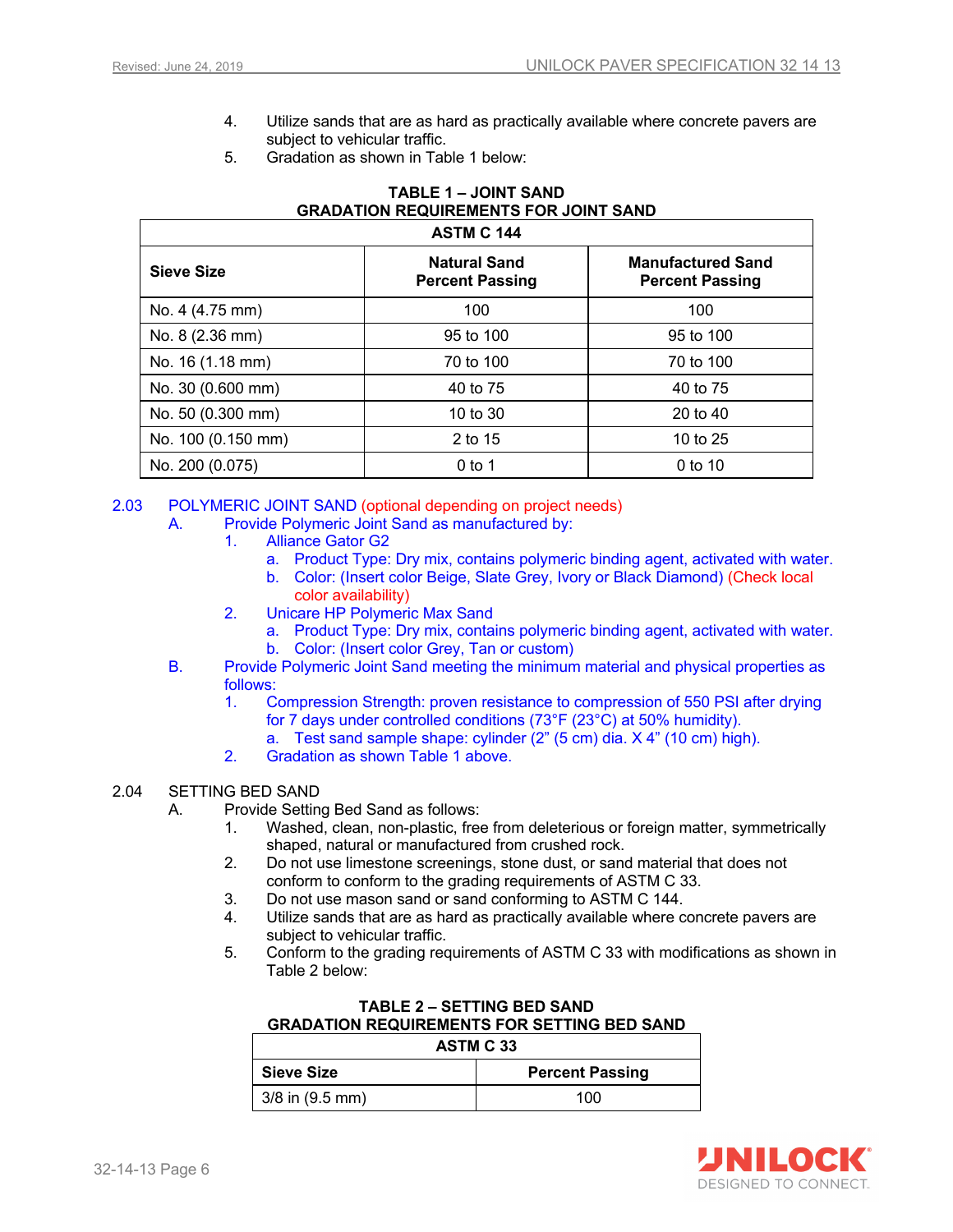| No. 4 (4.75 mm)    | 95 to 100    |
|--------------------|--------------|
| No. 8 (2.36 mm)    | 85 to 100    |
| No. 16 (1.18 mm)   | 50 to 85     |
| No. 30 (0.600 mm)  | $25$ to $60$ |
| No. 50 (0.300 mm)  | 10 to $30$   |
| No. 100 (0.150 mm) | 2 to 10      |
| No. 200 (0.075)    | $0$ to 1     |

- Note: Coarser sand than that specified in Table 1 above may be used for joint sand including C 33 material as shown in Table 2. Use material where the largest sieve size easily enters the smallest joints. For example, if the smallest paver joints are 2 mm wide, use sand 2 mm and smaller in particle size. If C 33 sand is used for joint sand, extra effort may be required in sweeping material and compacting the pavers in order to completely fill the joints.
- 2.05 BASE AGGREGATE (remove Table 3 below if included in other sections such as "Earthwork" or "Pour-in-Place Concrete" and reference the specification section)
	- A. Provide Base Aggregate materials conforming to ASTM D 2940 and gradation requirements as presented in Table 3.

**TABLE 3**

| <b>GRADATION REQUIREMENTS</b><br><b>ASTM D 2940</b> |                        |  |  |
|-----------------------------------------------------|------------------------|--|--|
|                                                     |                        |  |  |
| <b>Sieve Size</b>                                   | <b>Percent Passing</b> |  |  |
| $2$ in $(50$ mm $)$                                 | 100                    |  |  |
| 1-1/2 in $(37.5 \text{ mm})$                        | 95 to 100              |  |  |
| $3/4$ in (19 mm)                                    | 70 to 92               |  |  |
| 3/8 in (9.5 mm)                                     | 50 to 70               |  |  |
| No. 4 (4.75 mm)                                     | 35 to 55               |  |  |
| No. 30 (600 µm)                                     | 12 to 25               |  |  |
| No. 200 (75 µm)                                     | 0 to $8*$              |  |  |

In order to prevent damage by frost heaving, it may be necessary to limit the percentages of material passing the No. 200 sieve to less than shown in the tables.

- 2.06 SUBBASE (Add information below or reference sections in the contract documents with this information)
	- A. Provide Subbase Aggregate as designed per the structure engineer.
	- B. Insert gradation requirements here.

#### 2.07 GEOTEXTILE (Optional depending on soil conditions)

- A. Provide Geotextile material conforming to the following performance characteristics, measured per the test methods referenced:
	- 1. 4 oz., nonwoven needle punched geotextile composed of 100% polypropylene staple fibers that are inert to biological degradation and resists naturally encountered chemicals, alkalis, and acids.
	- 2. Grab Tensile Strength: ASTM D 4632: 115 lbs.
	- 3. Grab Tensile Elongation: ASTM D 4632: 50%

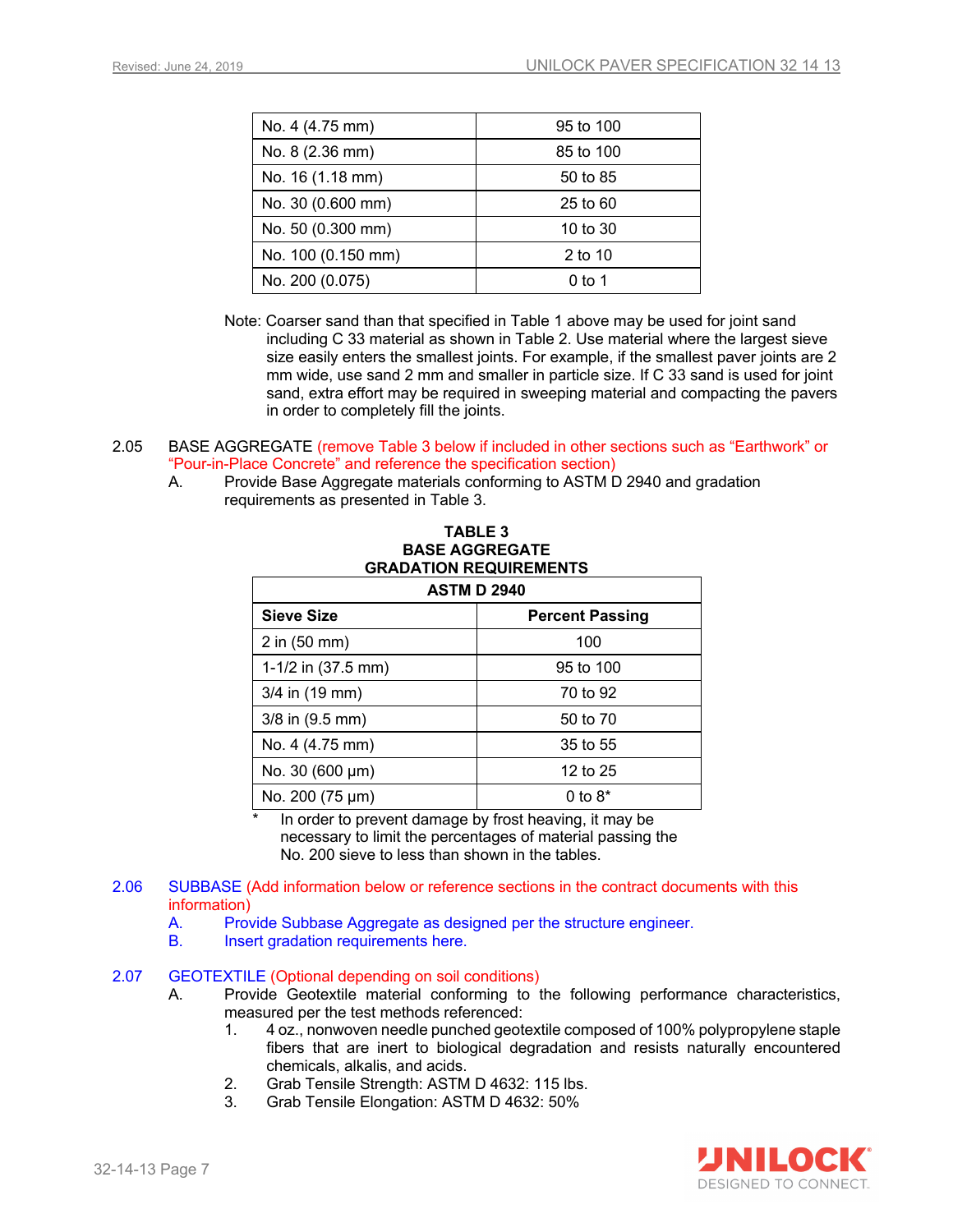- 4. Trapezoidal Tear: ASTM D 4533: 50 lbs.
- Puncture: ASTM D 4833: 65 lbs.
- 6. Apparent Opening Size: ASTM D 4751: 0.212 mm, 70 U.S. Sieve
- 7. Permittivity: ASTM D 4491: 2.0 sec -1
- 8. Flow Rate: ASTM D 4491: 140 gal/min/s.f.
- B. As supplied by Unilock (add location, address, City, State and Zip) Contact: (Insert Unilock representative name and phone number) or your local Territory **Manager** 
	- 1. Carthage Mills FX-40HS
	- 2. U.S. Fabrics US 115NW
	- 3. Mirafi 140N
- 2.08 EDGE RESTRAINTS (modify per project requirements)
	- A. Concrete Edge Restraint as indicated.
	- B. Plastic and Metal Edge Restraints:
		- 1. Pave Tech
			- a. Material Type: Plastic
			- b. Model No.: Pave Edge Rigid, Pave Edge Flexible, Pave Edge Industrial
			- 2. Snap Edge
				- a. Material Type: Plastic
				- b. Model No.: One Piece Edging, 96 inches
			- 3. Permaloc
				- a. Material Type: Aluminum
				- b. Model No.:
	- Note: The provision of suitable edge restraints is critical to the satisfactory performance of interlocking concrete block pavement. Abut pavers tightly against the restraints to prevent rotation under load and any consequent spreading of joints. Install sufficiently stable edge restraints that are, in addition to providing suitable edge support for the paver units, able to withstand the impact of temperature changes, vehicular traffic and/or snow removal equipment.

Curbs, gutters or curbed gutter, constructed to the dimensions of municipal standards (noting that these standards generally refer to cast-in-place concrete sections), are considered to be acceptable edge restraints for heavy duty installations. Where extremely heavy industrial equipment is involved such as container handling equipment, review the flexural strength of the edge restraint carefully particularly if a section that is flush with the surface is used and may be subjected to high point loading.

- 2.09 ACCESSORIES (Optional depending on project needs)
	- A. **[Cleaners] [Sealers] [Joint sand stabilizers]** 
		- 1. Supplier: Unilock (add location, address, City, State and Zip) Contact: (Insert Unilock representative name and phone number) or your local Territory Manager
		- 2. Material Type and Description: (Specify material type and description)
		- 3. Material Standard: (Specify material standard)

## **PART 3 EXECUTION**

#### 3.01 EXAMINATION

- A. Examine areas indicated to receive paving for compliance with requirements for installation tolerances and other conditions affecting performance for the following items before placing the Concrete Pavers.
	- 1. Verify that subgrade preparation, compacted density and elevations conform to specified requirements.

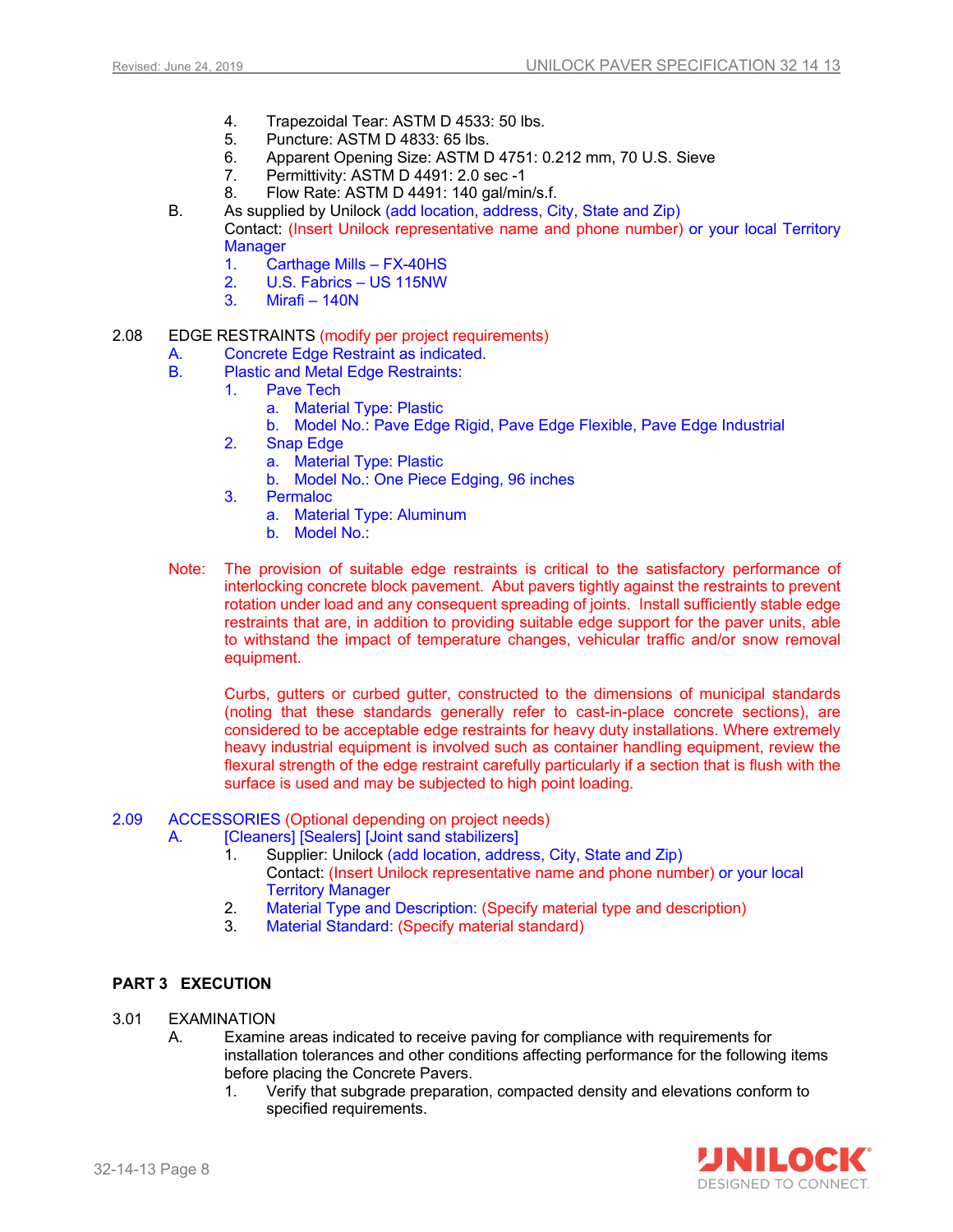- 2. Verify that Geotextiles, if applicable, have been placed according to drawings and specifications.
- 3. Verify that the Base and Subbase Aggregate materials, thickness, compacted density, surface tolerances and elevations conform to specified requirements.
- 4. Provide written density test results for soil subgrade, Base and Subbase Aggregate materials to the Owner, General Contractor and paver installation subcontractor.
- 5. Verify location, type, and elevations of edge restraints, concrete curbing, concrete collars around utility structures, and drainage inlets.
- B. Proceed with installation only after unsatisfactory conditions have been corrected.
	- 1. Beginning of Bedding Sand and Concrete Paver installation signifies acceptance of Base and edge restraints.
- 3.02 PREPARATION
	- A. Verify that the subgrade soil is free from standing water.
	- B. Stockpile Setting Bed Sand, Joint Sand, Base and Subbase Aggregate materials such that they are free from standing water, uniformly graded, free of any organic material or sediment, debris, and ready for placement.
	- C. Remove any excess thickness of soil applied over the excavated soil subgrade to trap sediment from adjacent construction activities before placing the Geotextile and Subbase Aggregate materials.
	- D. Keep area where pavement is to be constructed free from sediment during entire job. Remove and replace all Geotextile, Joint Sand, Setting Bed Sand, Base and Subbase Aggregate materials contaminated with sediment with clean materials.
	- E. Complete all subdrainage of underground services within the pavement area in conjunction with subgrade preparation and before the commencement of Base or Subbase Aggregate construction.
	- F. Prevent to damage underdrain pipes, overflow pipes, observation wells, or inlets and other drainage appurtenances during installation. Report all damage immediately.
	- G. Compact soil subgrade uniformly to at least 95 percent of Standard Proctor Density per ASTM D 698 for pedestrian areas. Compact soil subgrade uniformly to at least 98 percent Modified Proctor per ASTM D 1557 for vehicular areas. Stabilization of the subgrade and/or base material may be necessary with weak or saturated subgrade soils.
	- H. Backfill all service trenches within the pavement area to the sub- grade level with approved material placed in uniform lifts not exceeding 4 in. (100 mm) loose thickness. Compact each lift to at least 100 percent Standard Proctor Density as specified in ASTM D 698.
	- I. Trim the subgrade to within 0 to  $\frac{1}{2}$  in. (0 to 13mm) of the specified grades. Do not deviate the surface of the prepared subgrade by more than 3/8 in. (10mm) from the bottom edge of a 39 in. (1m) straight edge laid in any direction.
	- J. Proof-roll prepared subgrade according to requirements in Division 31 Section "Earth Moving" to identify soft pockets and areas of excess yielding. Excavate soft spots, unsatisfactory soils, and areas of excessive pumping or rutting and replace with compacted backfill or fill as directed.
	- K. Do not proceed with further pavement construction, under any circumstances, until the subgrade has been inspected by the Architect/Engineer.
	- Note: Base compaction of the subgrade soil on the recommendations of the Design Engineer. Request the Architect/Engineer to inspect subgrade preparations, elevations and conduct density tests for conformance to specifications.
	- Note: Mechanical tampers (jumping jacks) are recommended for compaction of soil subgrade and aggregate base around lamp standards, utility structures, building edges, curbs, tree wells and other protrusions. Compact areas, not accessible to roller compaction equipment, to the specified density with mechanical tampers. **CAUTION** – Proceed with care around the perimeters of excavations, buildings, curbs, etc. These areas are especially prone to consolidation and settlement. Do not place wedges of backfill in these

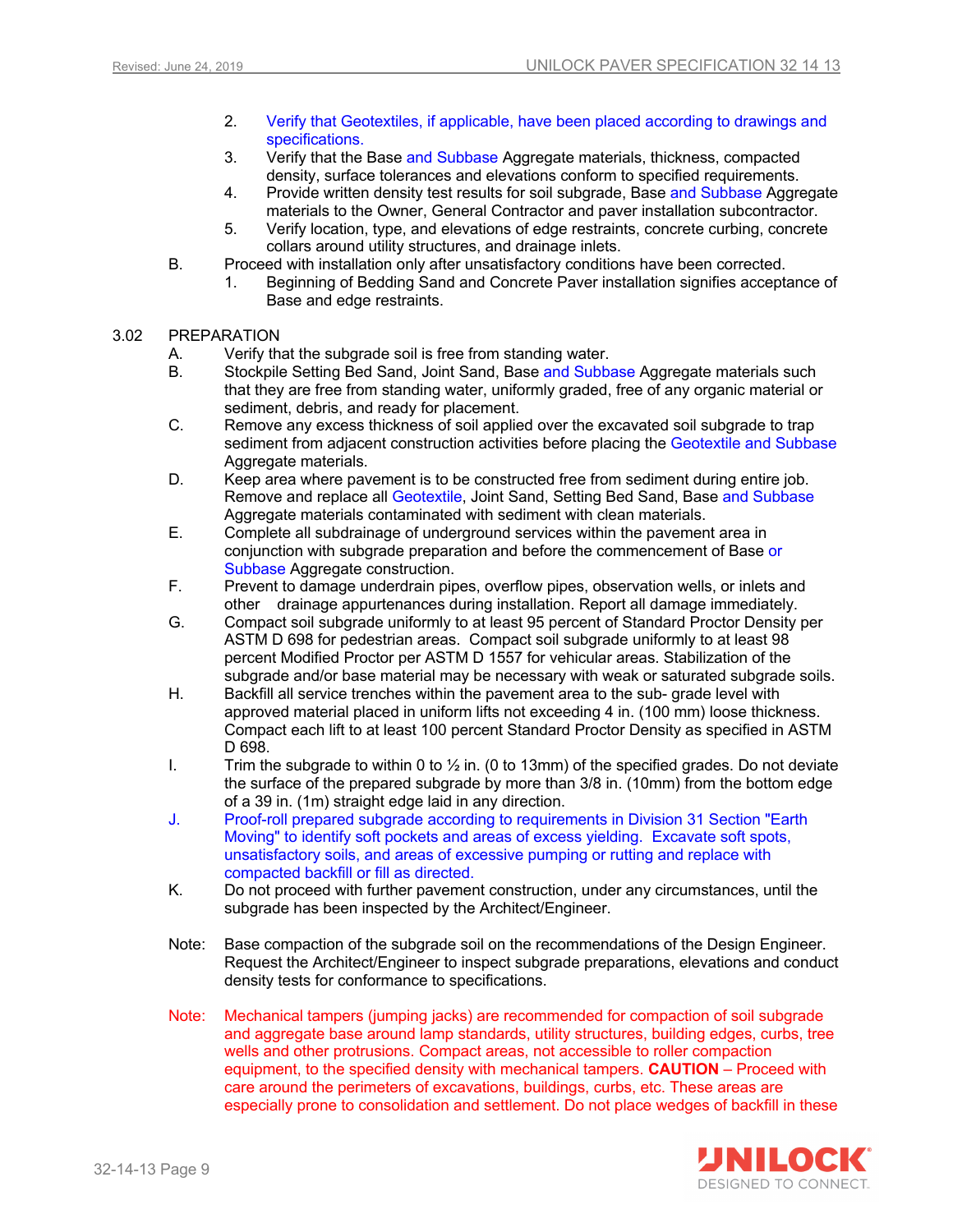areas. If possible particularly in these areas, proceed with backfilling and compacting in shallow lifts, parallel to the finished surface.

- 3.03 INSTALLATION
	- A. EDGE RESTRAINTS
		- 1. Provide concrete edge restraints as indicated.
			- a. Install job-built concrete edge restraints to comply with requirements in Division 3 Section "Cast-in-Place Concrete."
			- b. Provide concrete edge restraint along the perimeter of all paving as indicated. Install the face of the concrete edge restraint, where it abuts pavers vertical down to the subbase.
			- c. Construct concrete edge restraint to dimensions and level specified and support on a compacted subbase not less than 6 in (150 mm) thick.
		- 2. Provide plastic or metal edge restraints as indicated. (Delete if not being used).
			- a. Provide plastic or metal edge restraints along the perimeter of all paving as indicated and supported on a minimum of 6 inches (150 mm) of Base Aggregate.
			- b. Provide 10" spiral galvanized or stainless steel spike to fasten plastic edge restraint at 24 inches on center for straight sections and 12 inches on center for curved sections.
	- B. GEOTEXTILES (Delete if not being used).
		- 1. Provide separation geotextile on bottom and sides of prepared soil subgrade. Secure in place to prevent wrinkling or folding from equipment tires and tracks.
		- 2. Overlap ends and edges a minimum of 18 in. (450 mm) in the direction of drainage.
	- C. BASE AND SUBBASE AGGREGATE
		- 1. Provide the Subbase Aggregate in uniform lifts not exceeding 6 in., (150 mm) loose thickness and compact to at least 100 percent Standard Proctor Density as per ASTM D 698.
		- 2. Compact the Subbase Aggregate material with at least two passes in the vibratory mode then at least two in the static mode with a minimum 10 ton vibratory roller until there is no visible movement. Do not crush aggregate with the roller.
		- 3. Tolerance: Do not exceed the specified surface grade of the compacted Subbase Aggregate material more than  $\pm 3/4$  in. (20 mm) over a 10 ft. (3 m) long straightedge laid in any direction.
		- 4. Provide the Base Aggregate material in uniform lifts not exceeding 6 in. (150 mm) over the compacted Subbase Aggregate (or Subgrade) material and compact to at least 100 percent Standard Proctor Density as per ASTM D 698.
		- 5. Compact the Base Aggregate material with at least two passes in the vibratory mode then at least two in the static mode with a minimum 10 ton vibratory roller until there is no visible movement. Do not crush aggregate with the roller.
		- 6. Tolerance: Do not exceed the specified surface grade of the compacted Base Aggregate material more than ±3/8 in. (10 mm) over a 10 ft. (3 m) long straightedge laid in any direction.
		- 7. Compact and grade the upper surface of the base sufficiently to prevent infiltration of the bedding sand into the base both during construction and throughout its service life. Blend segregated areas of the granular base by the application of crushed fines that have been watered and compacted into the surface.
	- D. SETTING BED SAND
		- 1. Provide, spread and screed Setting Bed Sand evenly over the compacted Base Aggregate course.
			- a. Protect screeded Setting Bed Sand from being disturbed by either pedestrian or vehicular traffic.
			- b. Screed only the area which can be covered by pavers in one day.
			- c. Do not use Setting Bed Sand material to fill depressions in the base surface.
		- 2. Keep moisture content constant and density loose and constant until Concrete Pavers are set and compacted.

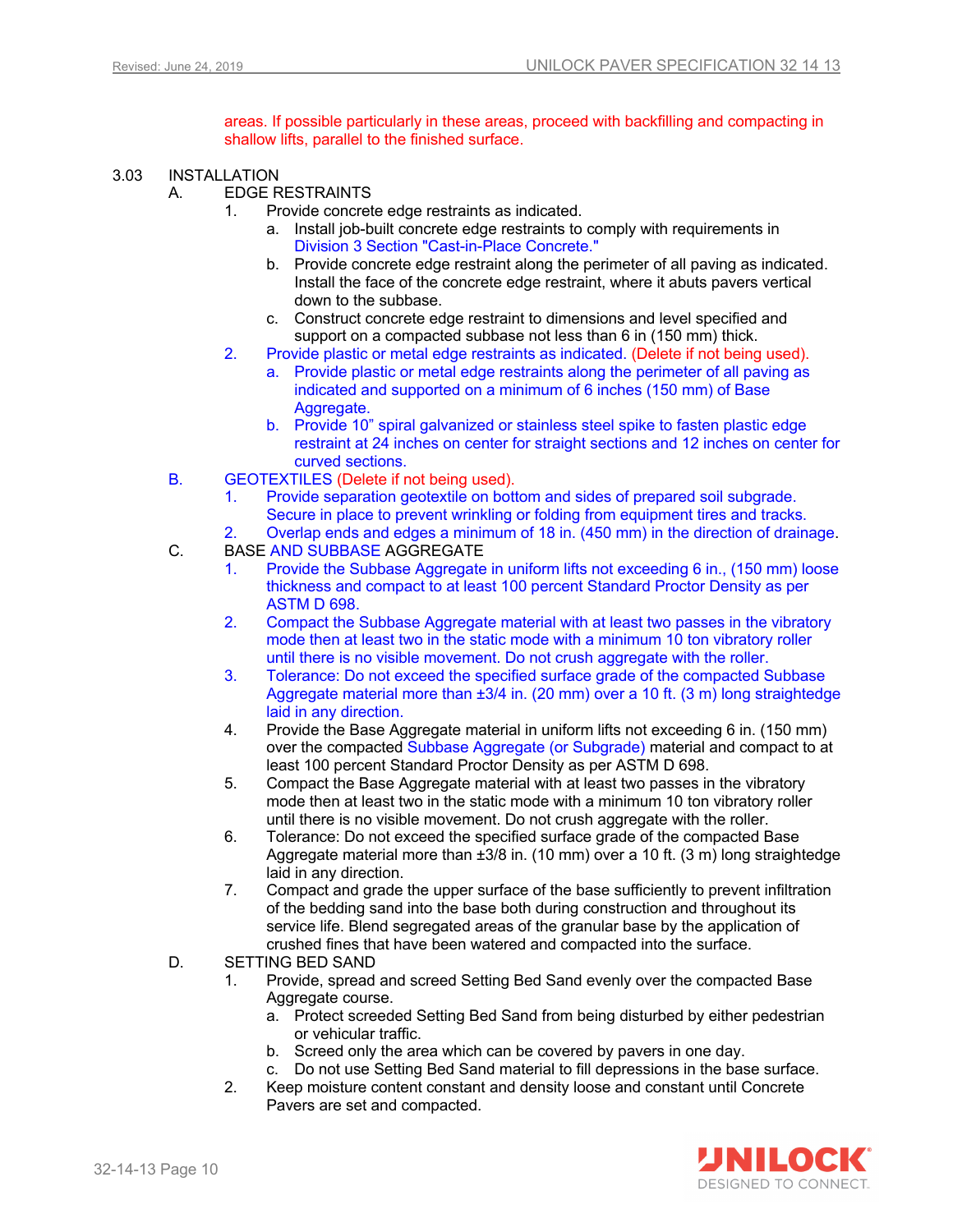- 3. Screed Setting Bed Sand using either an approved mechanical spreader (e.g.: an asphalt paver) or by the use of screed rails and boards. Maintain in a loose condition slightly ahead of the paving units and fully protect against incidental compaction following screeding. Loosen compacted sand by rain or screeded sand left overnight before further paving units are placed.
- 4. Inspect the Setting Bed Sand course prior to commencing the placement of the Concrete Pavers. Acceptance of the Setting Bed Sand occurs with the initiation of Concrete Paver placement.
- E. CONCRETE PAVERS
	- 1. Replace Concrete Pavers with chips, cracks, voids, discolorations, and other defects that might be visible in finished work.
	- 2. Mix Concrete Pavers from a minimum of three (3) bundles simultaneously drawing the paver vertically rather than horizontally, as they are placed, to produce uniform blend of colors and textures. (Color variation occurs with all concrete products. This phenomenon is influenced by a variety of factors, e.g. moisture content, curing conditions, different aggregates and, most commonly, from different production runs. By installing from a minimum of three (3) bundles simultaneously, variation in color is dispersed and blended throughout the project).
	- 3. Exercise care in handling face mix concrete pavers to prevent surfaces from contacting backs or edges of other units.
	- 4. Provide Concrete Pavers using laying pattern as indicated. Adjust laying pattern at pavement edges such that cutting of edge pavers is minimized. Cut all pavers exposed to vehicular tires no smaller than one-third of a whole paver.
	- 5. Use string lines or chalk lines on Setting Bed Sand to hold all pattern lines true.
	- 6. Set paver surface elevation a minimum of 3 mm (1/8 inch) to a maximum of 6 mm (1/4 inch) above adjacent drainage inlets, concrete collars or channels (provided the change in slope does not impede or alter the drainage or direction of flow).
	- 7. Place units hand tight against spacer bars. Adjust horizontal placement of laid pavers to align straight.
		- a. When installation is performed with mechanical equipment, use only unit pavers with spacer bars on sides of each unit.
	- 8. Provide space between paver units of 1/32 in. (1 mm) wide to achieve straight bond lines.
	- 9. Prevent joint (bond) lines from shifting more than ±1/2 in. (±13 mm) over 50 ft. (15 m) from string lines.
	- 10. Fill gaps between units or at edges of the paved area that exceed 3/8 inch (10 mm) with pieces cut to fit from full-size unit pavers.
	- 11. Cut Concrete Pavers with motor-driven masonry saw equipment to provide clean, sharp, unchipped edges. Cut units to provide pattern indicated and to fit adjoining work neatly. Use full units without cutting where possible. Hammer cutting is not acceptable.
	- 12. Prevent all traffic on installed Concrete Pavers until Joint Sand has been vibrated into joints. Keep skid steer and forklift equipment off newly laid Concrete Pavers that have not received initial compaction and Joint Sand material.
	- 13. Vibrate Concrete Pavers into leveling course with a low-amplitude plate vibrator capable of a to 5000-lbf (22-kN) compaction force at 80 to 90 Hz. Perform at least three passes across paving with vibrator. Vibrate under the following conditions:
		- a. After edge pavers are installed and there is a completed surface or before surface is exposed to rain.
		- b. Compact installed Concrete Pavers to within 6 feet (2 meters) of the laying face before ending each day's work. Cover Concrete Pavers that have not been compacted and leveling course on which pavers have not been placed, with nonstaining plastic sheets to prevent Setting Bed Sand from becoming disturbed.
	- 14. Protect face mix Concrete Paver surface from scuffing during compaction by utilizing a urethane pad.